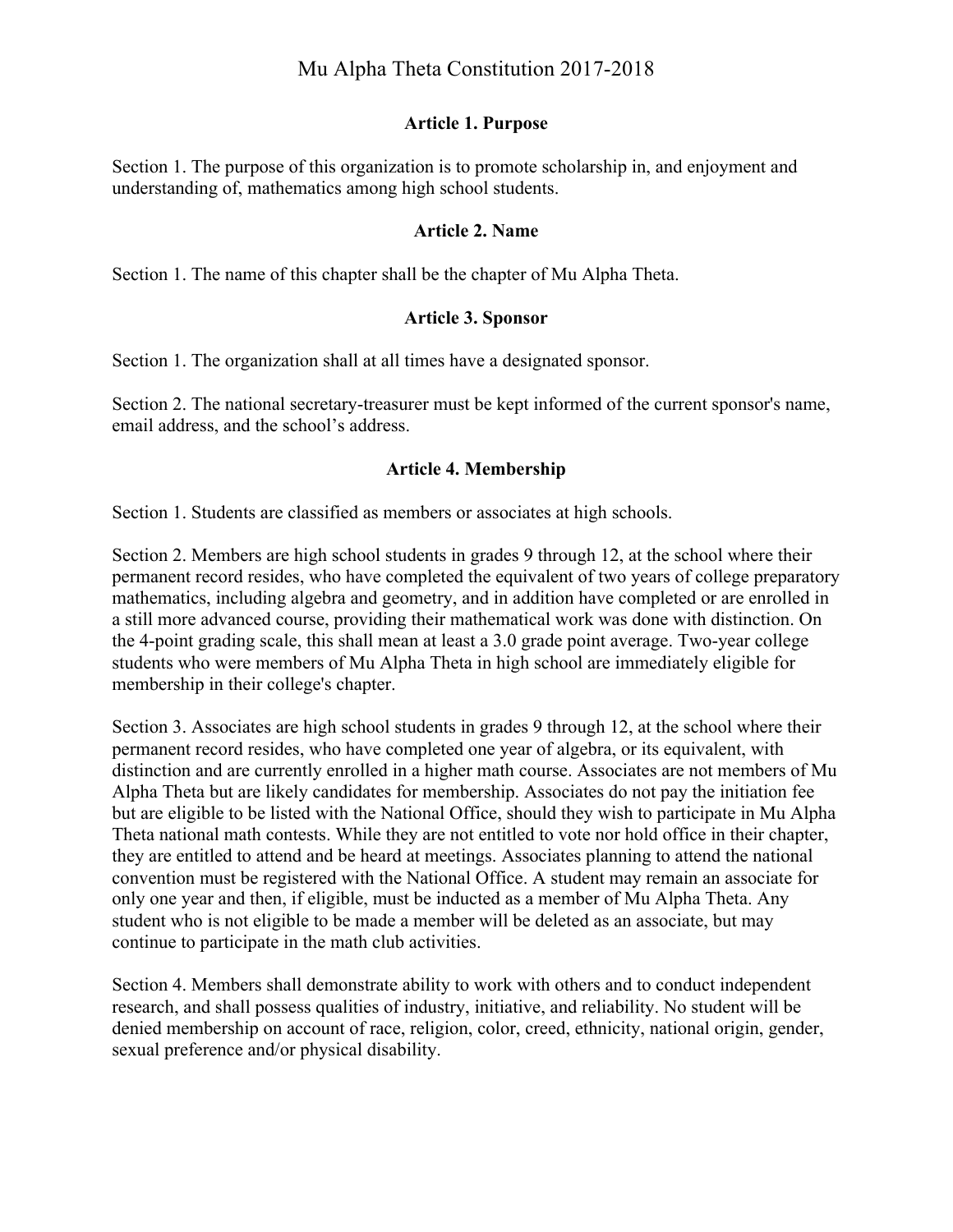# Mu Alpha Theta Constitution 2017-2018

Section 5. Selection of members shall be made by the Admissions Committee (See Article 7) composed of the sponsor and the officers of the chapter.

## **Article 5. Meetings**

Section 1. The chapter shall meet regularly at a specified time that is agreeable to both the Admissions Committee and the school administration.

Section 2. Meetings are open to all interested persons.

Section 3. At regular meetings, the program shall consist of a mathematical presentation (e.g., talk, film, etc.), mathematical enrichment and recreational topics, as well as conducting any necessary chapter business.

Section 4. In all matters of conduct not specifically addressed in this constitution, the chapter shall be guided by Robert's Rules of Order.

## **Article 6. Officers**

Section 1. The chapter officers shall be the following: president, vice-president, and secretary.

Section 2. Election of officers shall take place during the final regular Spring meeting.

Section 3. The term of office is one school year.

Section 4. An officer may not hold the same office for more than one year.

#### **Article 7. Duties of Officers**

Section 1. The President shall be the chief executive officer of the chapter. He or she shall preside at all business sessions, and it shall be the duty of the president to direct the activities of the organization.

Section 2. The Vice-President shall perform the duties of the President at times when the President is absent, and shall also serve as Program Chairman

Section 3. The secretary shall keep an accurate record of all proceedings. He or she shall, with the approval of the sponsor, certify the names of new members, forwarding these (together with initiation fees) to the National Office within one month of initiation.

Section 4. The officers shall serve with the sponsors as the Admissions Committee and Executive Committee, having authority to transact all routine business and to select new members of the chapter.